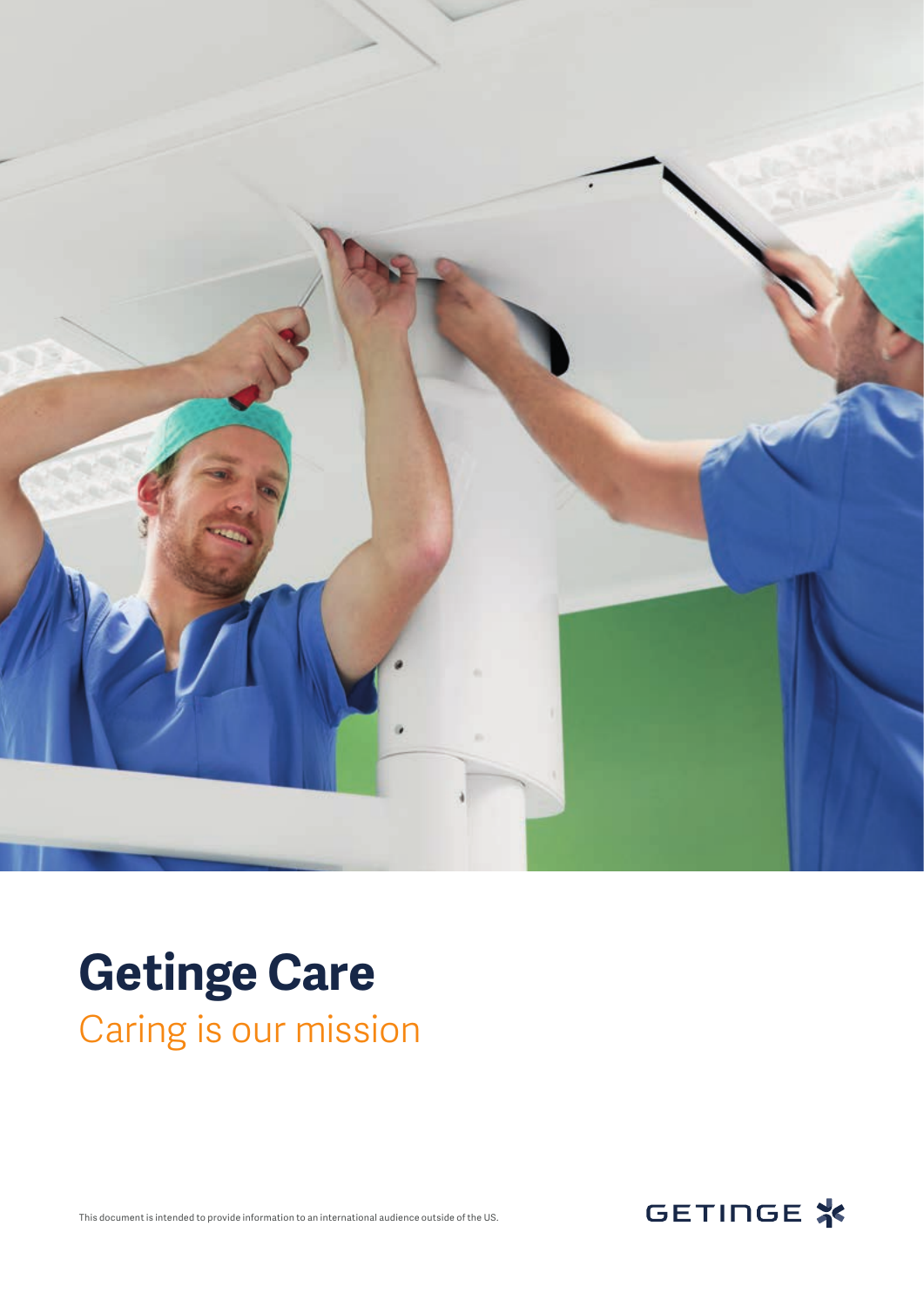A Getinge Care service agreement maximizes the long-term value of your investment. Your Getinge products will be monitored and maintained to ensure that they deliver peak performance whenever and wherever they are needed.

#### **You are our priority**



Maximizing equipment performance should not need to strain your budget. Our four levels of service packages are designed with your hospital's success in mind. Whether you have a full service department on site, or limited in-house personnel, we can meet your needs.

Our Getinge-certified field service representatives and Getinge original parts are your best investment in maximizing the life span of your equipment.

The name Getinge Care was carefully chosen to reflect our commitment to providing for your needs, so you can care for your patients.

# **Peace of mind**

– that follows you all the way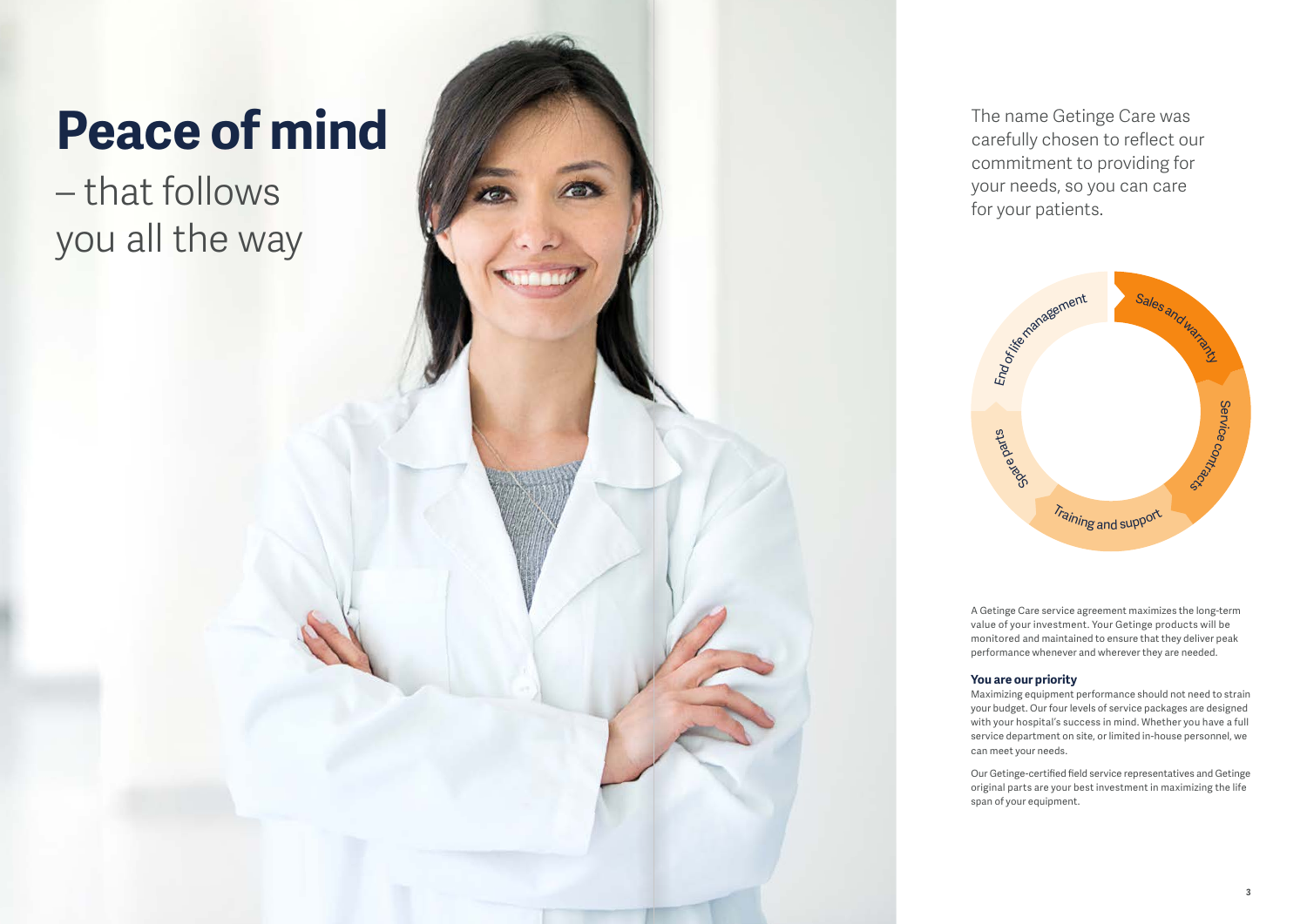### Ensuring safety

There is nothing more important than protecting patient health. Each day, your clinical staff relies on our equipment to deliver top tier care for their patients. With Getinge Care, we will be there to ensure that your equipment is operating safely and reliably – every time.

### Protecting performance

We care about your patients. We can help you meet your daily challenges by preventing problems before they arise.

You need the right equipment at the right time. By following a routine preventive maintenance schedule, Getinge Care keeps things running smoothly, with minimal interruption. If something should need urgent attention, our certified field service representatives will be there to promptly support you and resolve the issue.

### Preserving your budget

## **To us, caring is a mission**

With a Getinge Care package, you can forecast your costs for the full life cycle of your equipment, minimizing unplanned costs. Our financial services team can analyze your needs and numbers to deliver a service package that gives you the best output for your investment.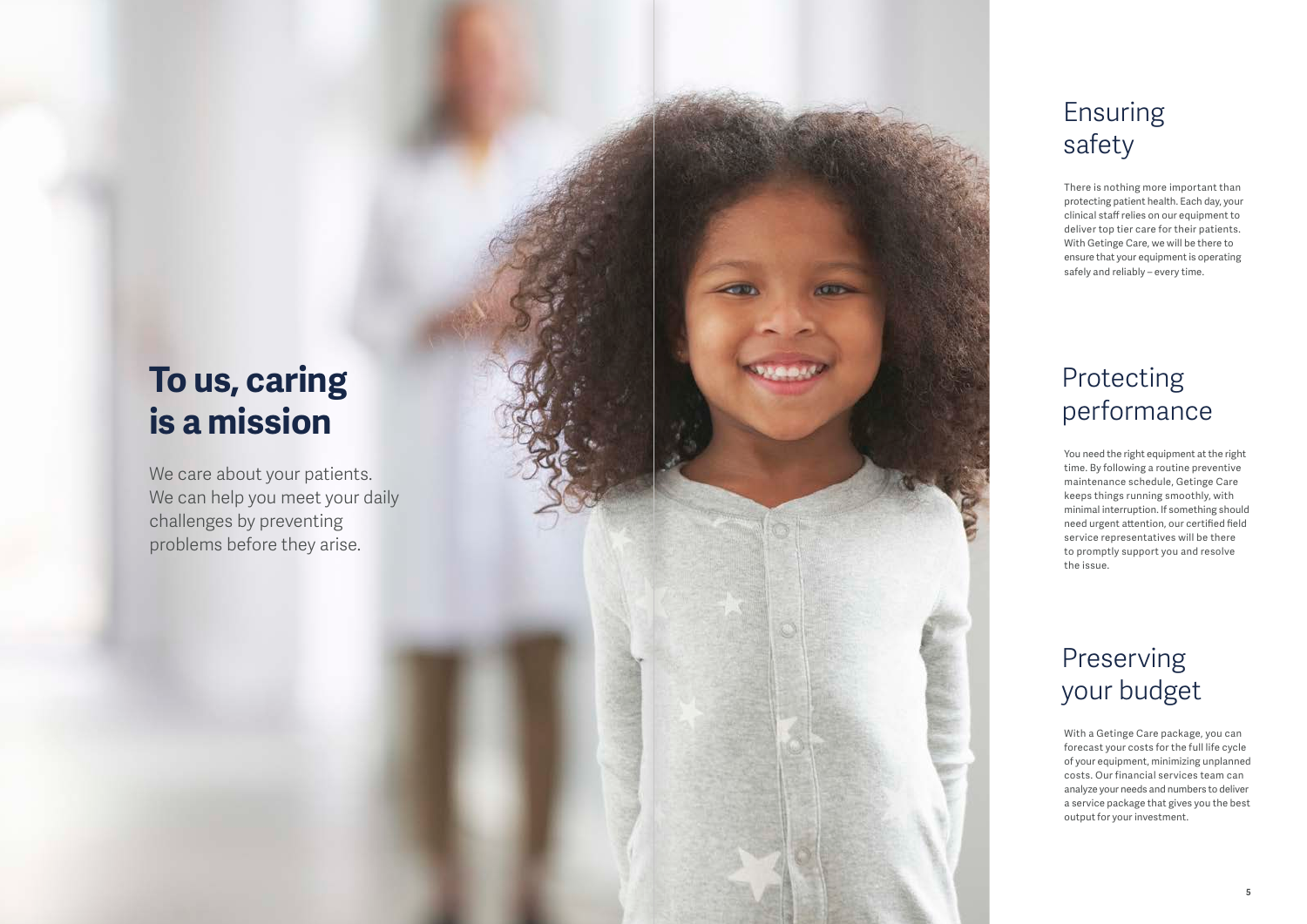### **Getinge Care**

Get the flexibility you need

### $\bigcircledS$

**Getinge Care Preventive** Scheduled maintenance intervals maximize uptime

**Getinge Care Standard** Supporting your internal technical service department

#### **Getinge Care Premium** Full coverage for complete peace of mind

**Getinge Care Plus** Uninterrupted protection with full cost control

Eliminate most problems before they occur with our scheduled maintenance program. It is the best way to care for your equipment with the least internal effort.

Getinge Care Preventive can help ease the workload of your in-house bio-meds. Getinge-certified field service representatives and Getinge original parts will keep your equipment in top shape.

This package includes priority handling, easy access to information, and special rates on parts and labor when corrective maintenance is necessary.



If you have your own service department, Getinge Care Standard will support their work. Maximize uptime and manage costs with better access to information and helpdesk support.

Getinge Care Standard can be complemented with any of our additional services to customize the package that is right for you.



With Getinge Care Premium, we take care of everything so you can be productive – no hassles or unexpected costs. Preventive maintenance, corrective maintenance, smart consumable options, and training are all included, and we guarantee the highest levels of uptime and response time.

You will have access to Getinge Online and its mobile overview, instant notifications via mobile phone, and advanced statistics.

And since you have secured an efficient and continuous supply of everything you need, from knowledge to consumables, you can enjoy the peace of mind of knowing that you have the best possible service setup.



Facilities with limited in-house technical support will benefit from Getinge Care Plus. All preventive and corrective maintenance is included, eliminating unforeseen costs. Uptime and response time are guaranteed.

E-learning, remote diagnostics, and the Getinge Online customer portal will further simplify your daily operations. Getinge Online gives you access to valuable information about your equipment, improving your insights and empowering your planning.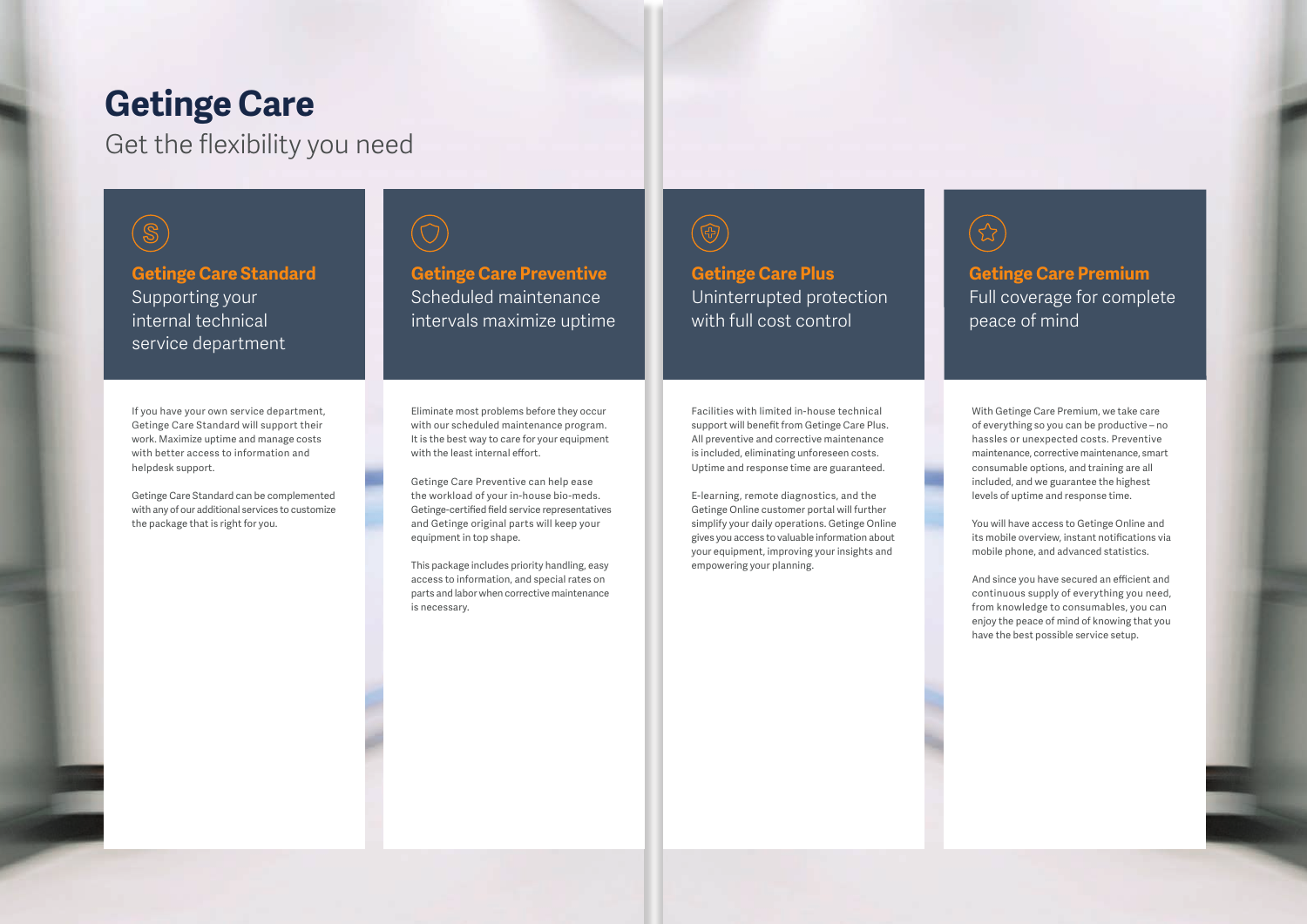### **The right instruments** at the right time

## **Certified technicians,**

cutting-edge skills

#### **Comprehensive knowledge**

Getinge certified service representatives know the latest products, tools and parts, and can quickly resolve your issues. Thanks to the Getinge Certification Program, our representatives can quickly identify problems and often solve them directly.

- Empowered, expert service representatives
- Rapid restoration of device availability
- Highest levels of customer satisfaction

### **Responsibility** and productivity

#### **Meeting regulations for safety and hygiene**

Hospitals have strict legal and facility requirements for maintenance, safety and hygiene. A flexible range of Getinge Care packages can help you meet these important needs.

- Improve uptime, reliability and quality of care
- Ensure compliance with local and facility maintenance regulations
- Reduce downtime
- Adjustable services meet your medical technology strategy

#### **Prevent issues before they arise**

Save time and money with the powerful analytic tools in Getinge Online. By monitoring the data stream from your equipment, your Getinge Care representative can foresee issues before they occur, limiting unscheduled downtime.

#### **Fast response**

Proactive maintenance prevents most problems, but sometimes issues can occur. The Getinge Online real-time notification system will notify you and your service provider for immediate action.

## **Improve uptime**

and performance



#### **Maximize outcomes and efficiency**

Clinicians need the right instruments at the right time, but they cannot deliver premium care when their equipment is out of service. With your Getinge Care package, we can help you maximize patient outcomes and operational efficiency.

- Optimize safety and efficiency
- Ensure the best equipment performance and uptime
- Deliver the highest standards of care
- Get the most from your equipment with the least work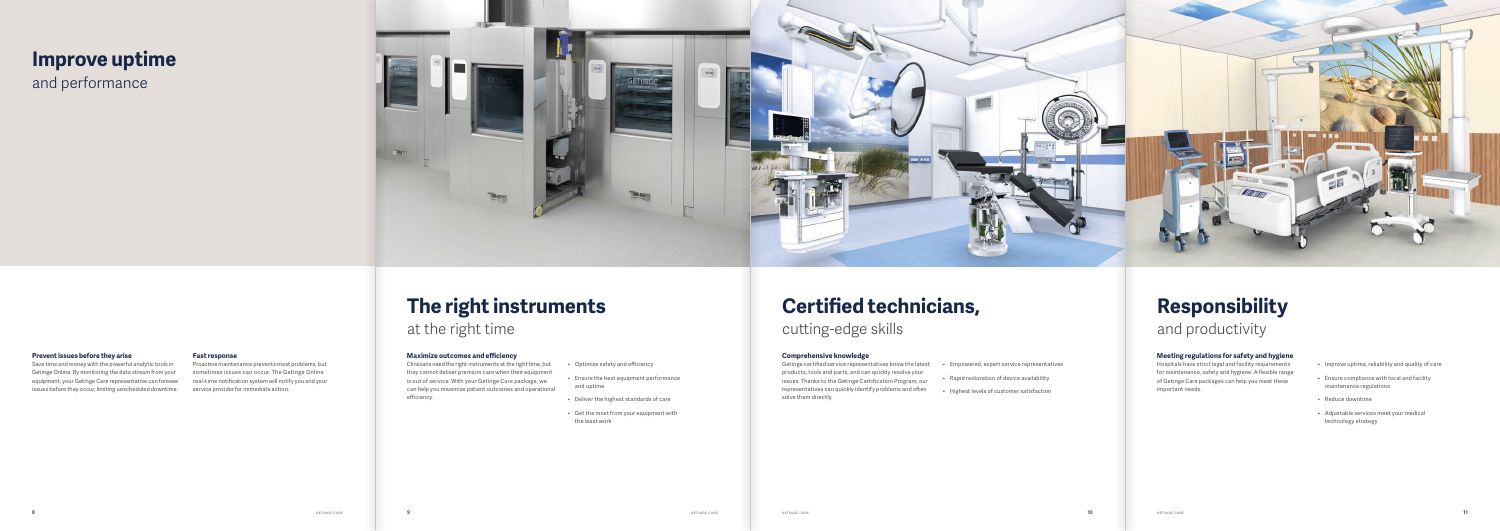



| entive    | Plus      | Premium   |
|-----------|-----------|-----------|
| $\bullet$ | $\bullet$ | $\bullet$ |
| $\bullet$ | $\bullet$ | $\bullet$ |
| $\bullet$ | $\bullet$ | $\bullet$ |
| $\bullet$ | $\bullet$ | $\bullet$ |
| $\bullet$ | $\bullet$ | $\bullet$ |
|           | $\bullet$ | $\bullet$ |
|           | $\bullet$ | $\bullet$ |
|           | $\bullet$ | $\bullet$ |
|           | $\bullet$ | $\bullet$ |
|           | $\bullet$ | $\bullet$ |
|           | $\bullet$ | $\bullet$ |
|           |           | $\bullet$ |
|           |           | $\bullet$ |
|           |           | $\bullet$ |
|           |           | $\bullet$ |
|           |           | $\bullet$ |

| $\bigcirc$ | $\bigcirc$ |
|------------|------------|
| $\bigcirc$ | $\bigcirc$ |
| $\bigcirc$ | O          |
| $\bigcirc$ | $\bigcirc$ |
| $\bigcirc$ | $\bigcirc$ |
| $\bigcirc$ | $\bigcirc$ |
| ∩          | ∩          |
| €          | n          |
|            |            |





# **Getinge Care**

at a glance

|                                                      | <b>Standard</b> | Preventive | <b>Plus</b> | Premium    |
|------------------------------------------------------|-----------------|------------|-------------|------------|
| Preventive maintenance, including parts and labor    |                 | $\bullet$  | $\bullet$   | $\bullet$  |
| Priority handling                                    |                 | $\bullet$  | $\bullet$   | $\bullet$  |
| Special rates on parts and labor                     | $\bullet$       | $\bullet$  | $\bullet$   | $\bullet$  |
| Online access to operator manuals                    | $\bullet$       | $\bullet$  | $\bullet$   | $\bullet$  |
| Technical information and parts identification       | $\bullet$       | $\bullet$  | $\bullet$   | $\bullet$  |
| Corrective maintenance including parts and labor     |                 |            | $\bullet$   | $\bullet$  |
| Optimized uptime                                     |                 |            | $\bullet$   | $\bullet$  |
| On-site response time agreement                      |                 |            | $\bullet$   | $\bullet$  |
| Remote diagnostics and support                       | $\bullet$       |            | $\bullet$   | $\bullet$  |
| Technical troubleshooting/support                    |                 |            | $\bullet$   | $\bullet$  |
| E-learning                                           |                 |            | $\bullet$   | $\bullet$  |
| Getinge Online (real-time information and analytics) |                 |            |             | $\bullet$  |
| Instructor-led training                              |                 |            |             | $\bullet$  |
| Online access to user manuals                        | $\bullet$       |            |             | $\bullet$  |
| Access to Getinge Online customer portal             |                 |            |             | ٠          |
| Consumable replenishment                             |                 |            |             | $\bullet$  |
|                                                      |                 |            |             |            |
| <b>Additional options</b>                            |                 |            |             |            |
| Requalification                                      | $\bigcirc$      | $\bigcirc$ | $\bigcirc$  | O          |
| Water and steam test/analysis                        | $\bigcirc$      | $\bigcirc$ | $\bigcirc$  | $\bigcirc$ |
| Temperature and pressure sensor calibration          | $\bigcirc$      | $\bigcirc$ | $\bigcirc$  | $\bigcirc$ |
| Operator certification                               | $\bigcirc$      | $\bigcirc$ | $\bigcirc$  | $\bigcirc$ |
| Process optimization                                 | $\bigcirc$      | $\bigcirc$ | $\bigcirc$  | $\bigcirc$ |
| Consumables at a fixed discount                      | $\bigcirc$      | $\bigcirc$ | $\bigcirc$  | $\bigcirc$ |
| Consumables included                                 | $\bigcirc$      | $\bigcirc$ | $\bigcirc$  | $\bigcirc$ |
| Fixed consumable price per process                   | $\bigcirc$      | $\bigcirc$ | $\bigcirc$  | $\bigcirc$ |
|                                                      |                 |            |             |            |

The services offered may vary depending on product and region. Please contact your Getinge representative for detailed information about availability in your area.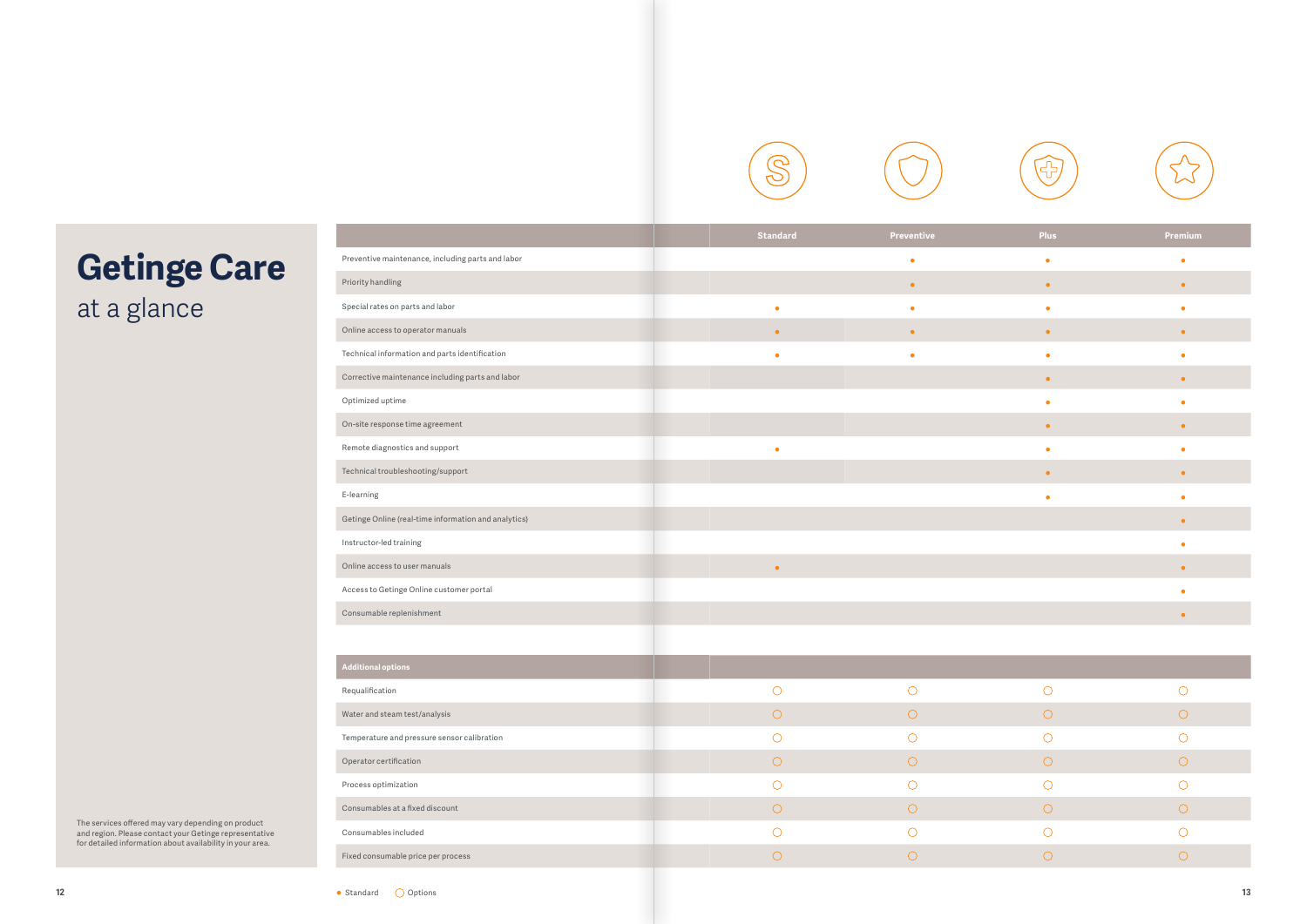

### **A good relationship** is built on trust and confidence

Örebro University Hospital is one of the largest in Sweden. Their sterile processing department uses Getinge equipment because of the benefits offered by the service agreement. The customized agreement covers both preventive maintenance and repairs, including parts and labor.

Catharina Hägglund, department manager, says, »The machines are very important, but for us it is equally important that we get really good service from our supplier. So, one of our central requirements was a Getinge Care service agreement, ensuring that we get maintenance and repair at a good price and with short on-site response time.«

Örebro University Hospital is one of the many satisfied customers that have partnered with Getinge.

» Today's machines are often technically advanced. I wanted to make sure to get the right help, fast.«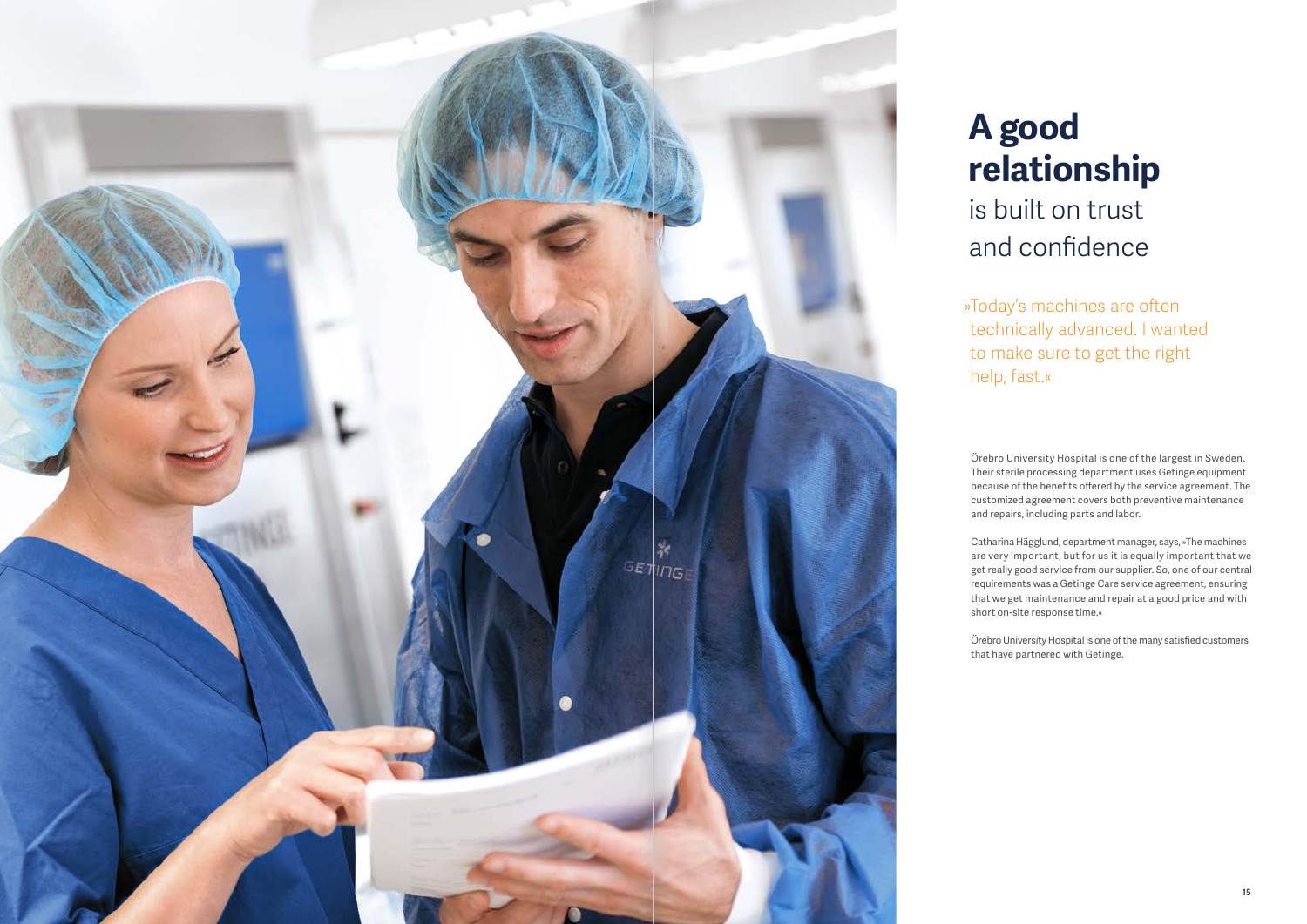Klinikum Landsberg am Lech is an acute-care hospital with departments for internal medicine, surgery, gynecology and obstetrics, pediatric and adolescent medicine, otolaryngology and ophthalmology. Thus the hospital ensures that the county is well supported, even for patients beyond the county.

Gerhard Gschwill, head of engineering department, is responsible for the safe operation of all technical and medical equipment and devices, in compliance with all applicable regulations. Moreover he supports and advises the management of the hospital for all technical matters, and he is also responsible for the planning of maintenance, repairs and investment arrangements.

»Getinge, with the Maquet operating tables, has been a reliable and trusted partner for years. Service contracts and the associated annual maintenance are indispensable for our hospital. Just last year we acquired new operating tables and were fully satisfied with the service. In addition, if it yet comes to unexpected difficulties, we have a strong service partner with Getinge, who takes care of us with the highest priority.«



# **A strong service partner**

who takes care with the highest priority

»As a result, we have very rare unscheduled interruptions in our operating theater, and the life span of our equipment significantly increased.«

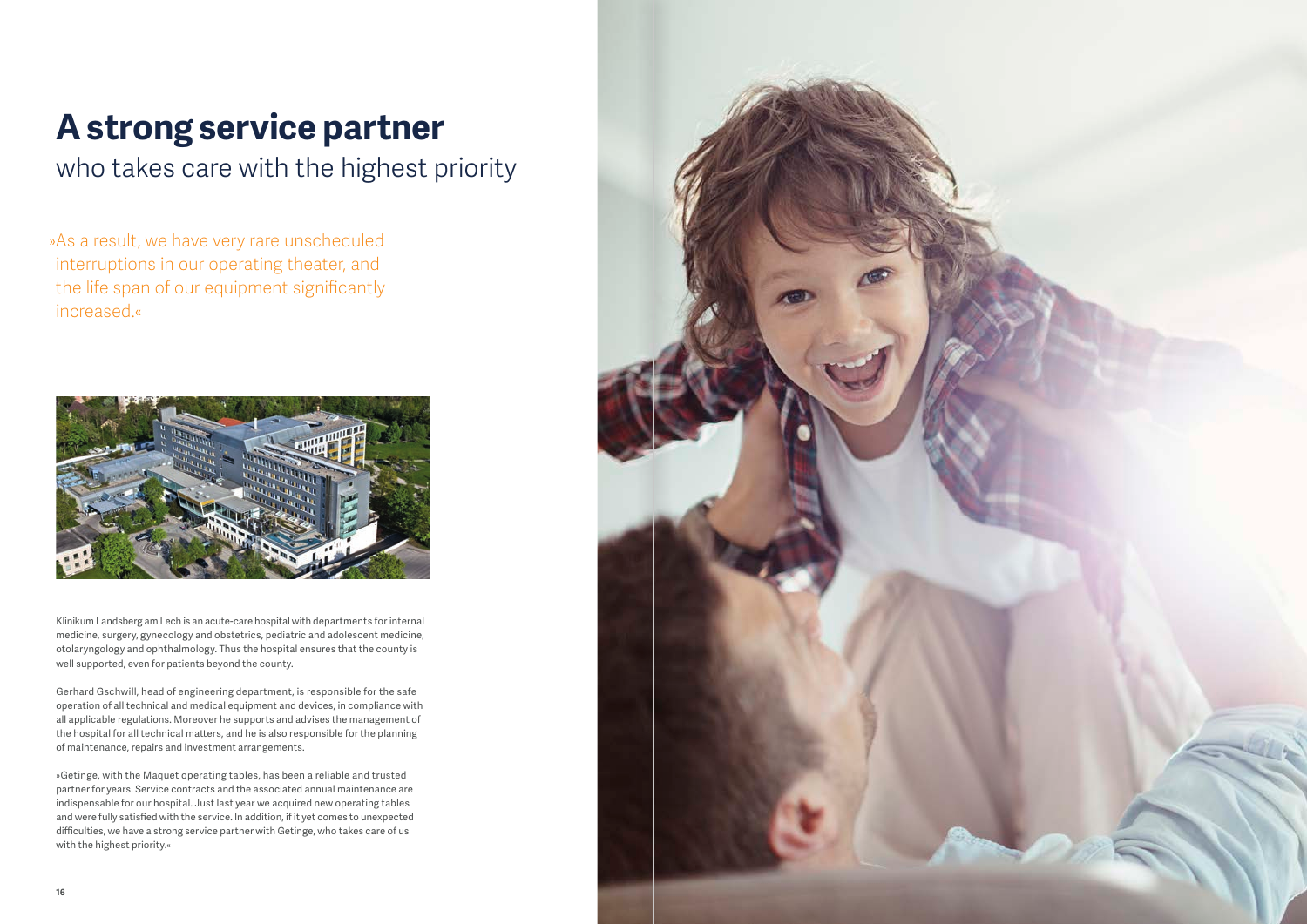### **Financial solutions to meet your needs**

Getinge Financial Services

#### **Secure funding with competitive rates**

Getinge Financial Services (GFS) is a reliable customer finance partner that will work with you to help you access and finance the best medical technology on the market. Our experienced financial analysts have a successful track record of working with public and private hospitals.

GFS acts as an enabler, to understand your needs and to co-design, with our sales team, the right solution that fits your requirements. Our strong and long-standing relationships with Export Credit Agencies (ECAs), local partners and a dedicated pool of lenders enable us to offer you a wide range of financing solutions.

With GFS as your partner, you can benefit from adapted solutions that offer flexibility, competitive rates and relief from budget constraints and lengthy processes.

#### **Are you looking for a financial solution for a small or midsized transaction volume?**

Then talk to us! As well as for large orders, our financing solutions are ideally suited to small and midsized transaction volumes. Our step-by-step approach is aimed at making the financing process as easy and as transparent for you as possible.



#### Getinge is more than a global provider of high-end medical equipment:

As an integrated solutions provider, we offer you a mix of broad industry commitment and financial expertise that is unique in the medical technology sector. Due to our strong emphasis on local presence, we understand your businessand country-specific requirements and challenges.

#### **Here is how it works**

**You receive delivery of your Getinge products** You sign the contracts

The GFS team prepares the contract documents and passes them on to you

You decide on a financing option and accept the proposal In close cooperation with your Getinge sales representative, your GFS contact talks you through the different financing options and helps you to understand each option

Based on this analysis, the GFS team puts together different financing proposals

The GFS team carries out a feasibility analysis, taking into account any business- and countryspecific requirements and challenges

Our dedicated GFS team works with you and our Getinge sales representative to establish your needs and possibilities. This includes determining the cornerstones of the financing, such as volume, tenor and delivery plan

**Your Getinge sales representative contacts Getinge Financial Services (GFS) with your financing request**

#### **Getinge Financial Services helps you with the right advice to find the right financing for the right products.**

Our dedicated team will support you every step of the way, to help you understand the different financing options and find the best solution for your needs. Just ask your Getinge sales representative for more information!

**info.financialservices@getinge.com**